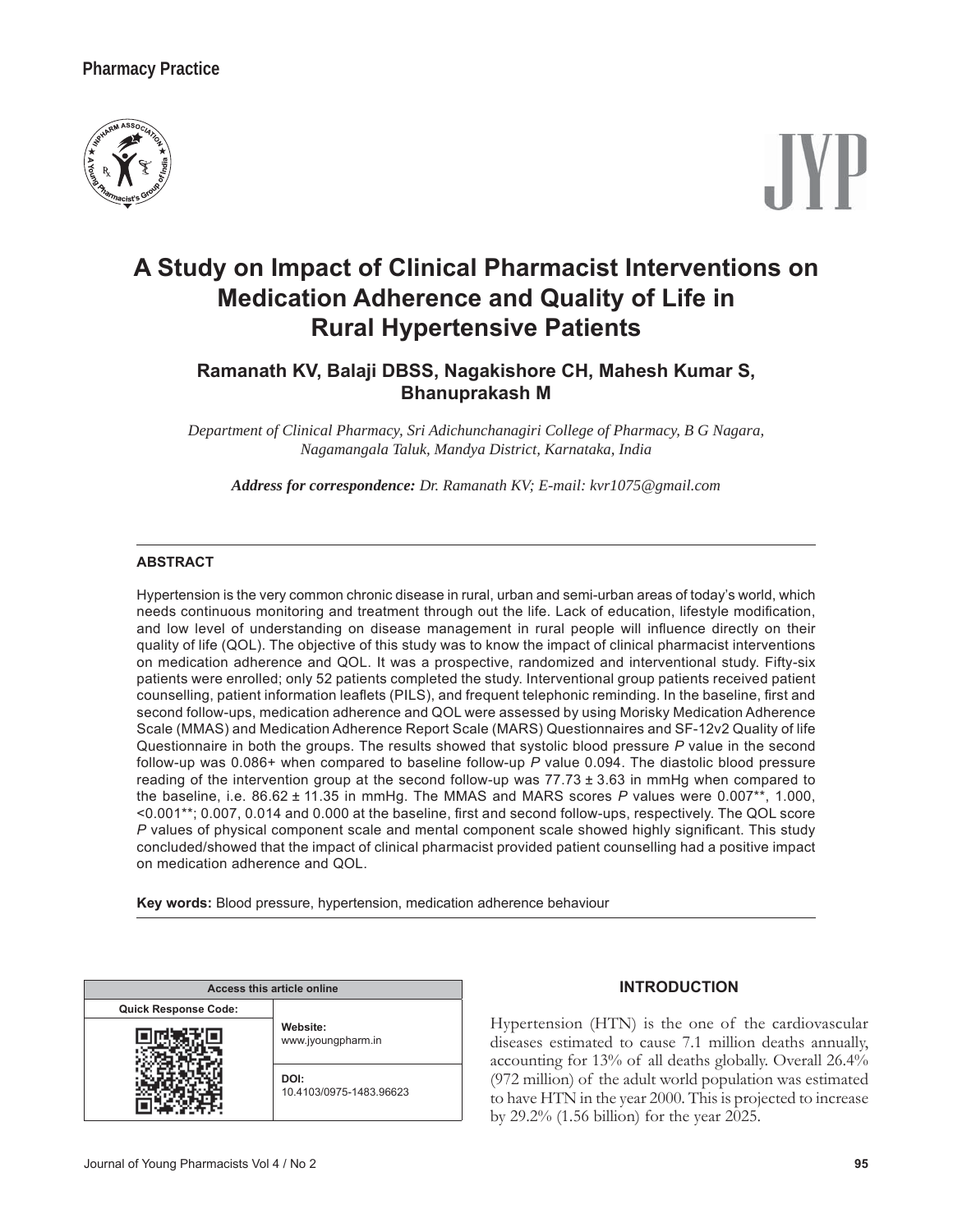In India, the prevalence of HTN reports was increasing rapidly in the urban, i.e. 25% of adults, and gradually even in rural areas, i.e. 10% of individuals are affected. The same study estimated that there were about 66 million hypertensive patients in India (out of 66 million hypertensive patients—34 million are in urban areas and 32 million in rural areas). This clearly indicates that medication nonadherence is the multifaceted problem, responsible for increasing the important medical and public health issues like worsened therapeutic outcome, higher hospitalization rates, and increased health care costs.<sup>[1]</sup>

According to WHO Medication Adherence is defined as "the extent to which a person's behaviour [in] taking medication corresponds with agreed recommendations from a health care provider" (World Health Organization, 2003).[2] Therefore, medication adherence is one of the important factors helps in keeping the vital link between the treatment and the therapeutic outcomes in medical care.[3]

The two methods available for measuring adherence are direct and indirect methods. In direct methods measurement of concentrations of a drug or its metabolite in blood or urine, and detection or measurement in blood of a biologic marker added to the drug formulation are used. These approaches are expensive, burdensome to the health care provider, and susceptible to distortion by the patient. The indirect methods include asking the patient about how easy it is for him or her to take prescribed medication, assessing clinical response, performing pill counts, ascertaining rates of refilling prescriptions, collecting patient questionnaires, using electronic medication monitors, measuring physiologic markers, asking the patient to keep a medication diary, and assessing children's adherence by asking the help of a caregiver, school nurse, or teacher. These questioning the patient methods will help the healthcare provider for estimating the medication adherence indirectly without pain.[4]

Quality of life (QOL), a broad multidimensional concept, usually includes subjective evaluations of both positive and negative aspects of life. Health is one of the important domains of overall QOL; health related quality of life (HRQOL) questions about perceived physical and mental health and function have become an important component of health surveillance and are generally considered as valid indicators of service needs and intervention outcomes.[5-11]

This study was carried out in a 750 bedded tertiary care rural hospital of General Medicine Department, for the first time to know the impact of clinical pharmacist interventions on medication adherence and QOL.

## **MATERIALS AND METHODS**

This was a prospective randomized and interventional study conducted in the Medicine department of Adichunchanagiri Hospital and Research Center, B G Nagara, for a period of 7 months. Ethical committee clearance was obtained prior to the study from Adichunchanagiri Hospital and Research Centre.

## **Study criteria**

## *Inclusion criteria*

- Inpatients and outpatients of General Medicine Department who were diagnosed and on medication for hypertension over a period of 6 months.
- 18 years and above patients of either sex.
- Patients who are willing to participate and give the consent form.

## *Exclusion criteria*

- Patients with comorbidities (more than four diseases).
- Pregnant/lactating women.

## **Sources of data**

## *Inpatients*

Patient case records, medication charts and lab reports.

*Outpatients* Prescriptions.

## *Materials used*

Informed consent form, patient data collection form, patient information leaflets (PILS) regarding disease and drugs, diary card, questionnaires [Morisky Medication Adherence Scale (MMAS), Medication Adherence Report Scale (MARS), SF-12v2 Quality of Life (QOL) Scale, and patient satisfaction questionnaire (PSQ)].

## **Study procedure**

After obtaining the patient consent, the patients were randomized into the intervention and control group by a simple randomization technique [i.e. odd (in the control group) and even numbers (in an interventional group)] in order to minimise/prevent the bias. The required details/data were obtained from outpatient cards (OP card), case records of inpatients, and by direct interviews. The patients were also informed to come for the first and second follow-ups after 1 month from the base line or from the date of enrolment.

The control and intervention group patients were interviewed and their sociodemographic details were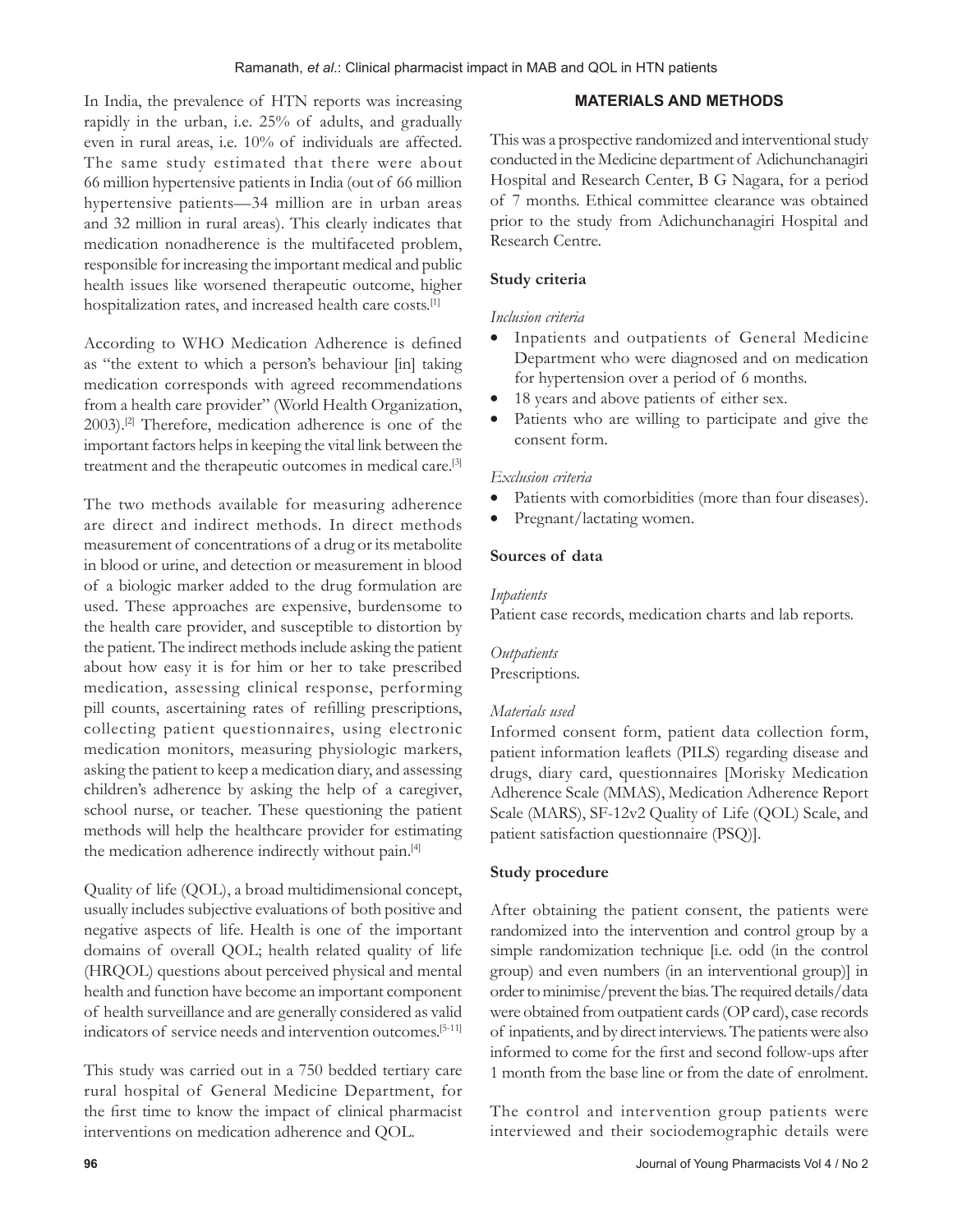recorded in the patient data collection forms along with baseline blood pressure levels and body mass index (BMI). In order to know the medication adherence behaviour (MAB) of both control and intervention groups, they were provided with the dairy card and which was collected at the end of the study. The control group did not provide with any counselling and PILS (patient information leaf lets) at the baseline and in the first follow-up. However, they were provided with oral instruction and PIL at the end of the second follow-up. The intervention group patients were counselled on various aspects such as, drugs, lifestyle changes, and their disease management, and told them to inform if any unwanted and unintended effects of drugs occurs at any follow-ups. These patients mediation adherence and QOL were assessed by using standard questionnaires, i.e. morisky medication adherence scale (4 items), MARS (5 items), and SF-12v2 QOL to know their medication adherence and QOL, respectively, in the baseline and follow-ups. The answers given by them were recorded. In each follow-ups and baseline the patient's blood pressure values were noted/measured. At the end of the second follow-up, diary cards were collected back.

The patient satisfaction questionnaire (PSQ) was prepared by selecting the suitable questions from the validated osteoporosis patient satisfaction questionnaire (OPSQ) and the expert's opinion was taken to administer for the intervention group, to know the impact of clinical pharmacy services and types of counselling services provided by the clinical pharmacist. The obtained data were subjected for statistical analysis.

### **Statistical methods**

Descriptive statistical analysis has been carried out in this study. Results on continuous and categorical measurements are presented on mean $\pm$ SD (min-max) and in number (%). Significance is assessed at the  $5\%$  level of significance.<sup>[12-15]</sup>

### **RESULTS**

A total of 118 patients were approached and explained about the study and study procedure briefly, out of which only 56 patients agreed to participate in the study. Four patients were dropped out because of negligence, left the place, illiteracy, and age factor. The total number of patients who had completed the study was 52 (26C+26I).

The basic demographic variables of patients showed, at the age group of 51–60 (34.6%), 61–70 (38.5%) years was found to be more in the control and in the intervention group. In gender wise, males were more, 16 (61.5%) and 21 (80.8%), than the females, 10 (38.5%) and 5(19.2%), in both the interventional and control group. The BMI results showed normal range patients were more in both the groups. Education, occupation, and annual income details showed more illiterates, farmers, Rs. <25,000 in both the groups, respectively. The clinical variable of patients showed that only 14 (53.8%) had alcohol habit in the control group and non-alcoholics were found to be 14 (53.8%) in the intervention group. Nonsmokers were found more in both the groups. The diabetes mellitus was the one of the more common comorbid conditions and there is no suggestive of family history of disease in both the groups [Tables 1 and 2].

The distribution of systolic blood pressure (SBP) and diastolic blood pressure (DBP) of the patients, at the base line and second follow-ups, i.e., SBP (in mmHg) of control and intervention groups was  $138.85 \pm 16.03$ ,  $147.54 \pm 20.45$  and  $131.08 \pm 5.16$ ,  $128.27 \pm 6.35$ , respectively. The DBP (in mmHg) of the control and

**Table 1: Patients demographic details**

| <b>Variables</b>    | Control group    |               |                  | <b>Intervention group</b> |  |
|---------------------|------------------|---------------|------------------|---------------------------|--|
|                     | $\boldsymbol{N}$ | $\frac{0}{0}$ | $\boldsymbol{N}$ | $\frac{0}{0}$             |  |
| Age in years        |                  |               |                  |                           |  |
| $20 - 30$           |                  |               |                  |                           |  |
| $31 - 40$           | 3                | 11.5          | $\mathbf{0}$     | 0.0                       |  |
| $41 - 50$           | 3                | 11.5          | 8                | 30.8                      |  |
| $51 - 60$           | 9                | 34.6          | $\overline{7}$   | 26.9                      |  |
| $61 - 70$           | $\overline{7}$   | 26.9          | 10               | 38.5                      |  |
| >70                 | $\overline{4}$   | 15.4          | 1                | 3.8                       |  |
| Gender              |                  |               |                  |                           |  |
| Male                | 21               | 80.8          | 16               | 61.5                      |  |
| Female              | 5                | 19.2          | 10               | 38.5                      |  |
| BMI $(kg/m2)$       |                  |               |                  |                           |  |
| < 18.5              | 3                | 11.5          | $\overline{4}$   | 15.4                      |  |
| $18.5 - 25.0$       | 19               | 73.1          | 13               | 50.0                      |  |
| $25.0 - 30.0$       | $\overline{4}$   | 15.4          | 8                | 30.8                      |  |
| >30.0               | $\overline{0}$   | 0.0           | 1                | 3.8                       |  |
| Education           |                  |               |                  |                           |  |
| Illiterate          | 16               | 61.5          | 18               | 69.2                      |  |
| Primary             | 3                | 11.5          | 6                | 23.1                      |  |
| High school         | 3                | 11.5          | 1                | 3.8                       |  |
| Pre-university      | 1                | 3.8           | $\mathbf{0}$     | 0.0                       |  |
| Degree+             | 3                | 11.5          | 1                | 3.8                       |  |
| Occupation          |                  |               |                  |                           |  |
| Farmer              | 15               | 57.7          | 11               | 42.3                      |  |
| House wife          | $\overline{4}$   | 15.4          | 8                | 30.8                      |  |
| Employed            | 5                | 19.2          | $\overline{2}$   | 7.7                       |  |
| <b>Business</b>     | $\mathbf{1}$     | 3.8           | $\overline{4}$   | 15.4                      |  |
| Retired income (Rs) |                  |               |                  |                           |  |
| $<$ 25000           | 12               | 46.2          | 17               | 65.4                      |  |
| 25001-50000         | 9                | 34.6          | 8                | 30.8                      |  |
| $5001 - 1,00,000$   | $\mathbf{1}$     | 3.8           | $\boldsymbol{0}$ | 0.0                       |  |
| $1-1.5$ lakh        | $\mathbf{1}$     | 3.8           | 1                | 3.8                       |  |
| $>1.5$ lakh         | 3                | 11.5          | $\overline{0}$   | 0.0                       |  |
| Total               | 26               | 100.0         | 26               | 100.0                     |  |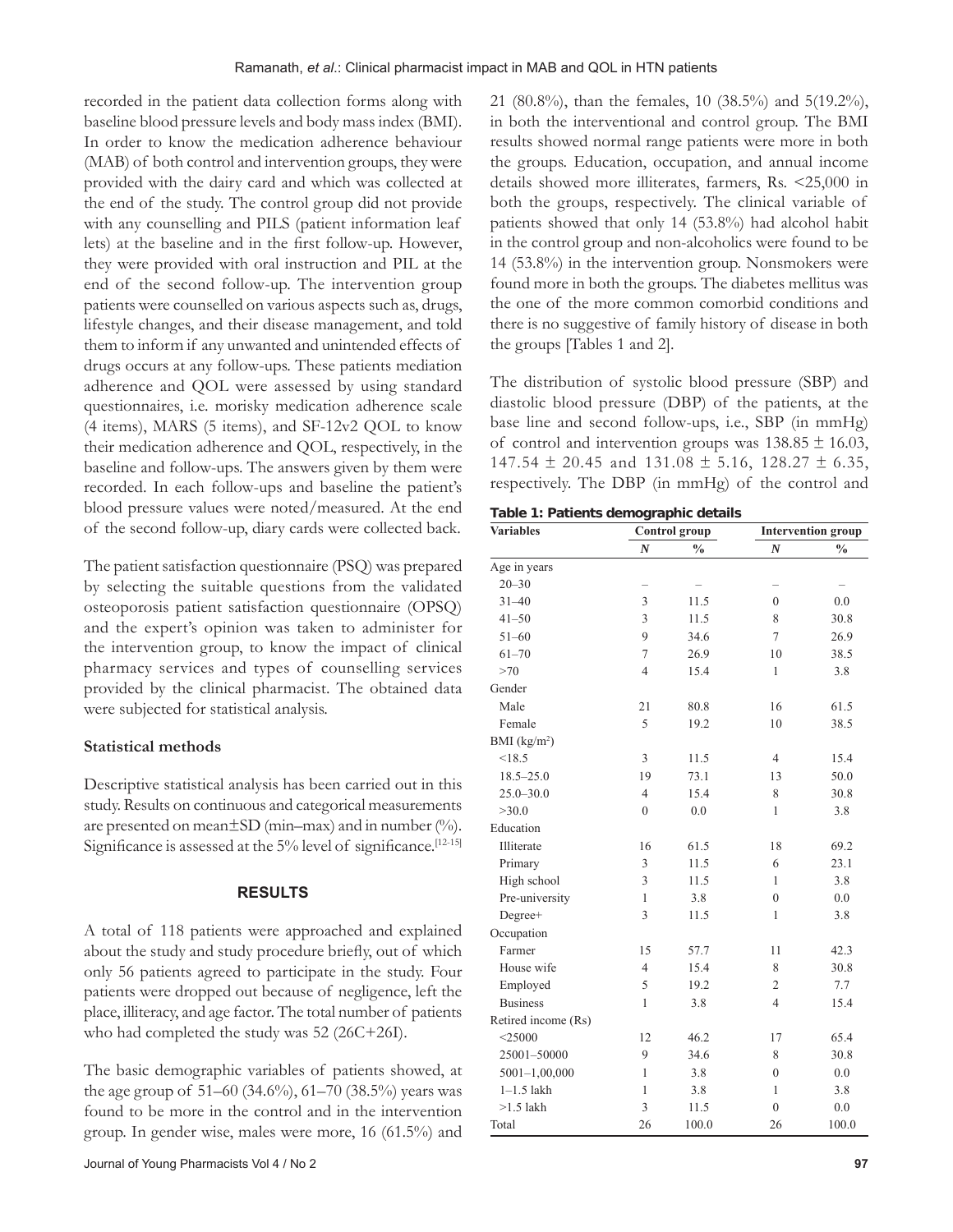intervention groups at the base line and second follow-ups was  $81.12 \pm 7.16$ ,  $86.62 \pm 11.35$  and  $78.46 \pm 4.12$ , 77.73  $\pm$  3.63, respectively [Table 3].

The distribution of medication adherence scores of MMAS and MARS statistically showed a strongly significant  $P$  value, in both the baseline and second follow-up, i.e.  $0.007**$  and  $\leq 0.001**$  for MMAS and for MARS the *P* values are 0.000, 0.082, 0.003, 0.164, and 0.000 from questions 1–5 at the second follow-up. The overall total of MARS score *P* value at the second follow-up was 0.000 [Tables 4 and 5].

The comparative distribution of individual QOL domain scores (i.e. PF, RP, BP, GH, VT, SF, RE, and MH) of patients at the

**Table 2: Clinical variables of hypertensive patients**

| <b>Clinical variables</b> | Control group    |               | <b>Intervention group</b> |               |
|---------------------------|------------------|---------------|---------------------------|---------------|
|                           | $\boldsymbol{N}$ | $\frac{0}{0}$ | $\boldsymbol{N}$          | $\frac{0}{0}$ |
| Alcohol                   |                  |               |                           |               |
| N <sub>0</sub>            | 12               | 46.2          | 14                        | 53.8          |
| Yes                       | 14               | 53.8          | 12                        | 46.2          |
| Smoking                   |                  |               |                           |               |
| N <sub>0</sub>            | 15               | 57.7          | 16                        | 61.5          |
| Yes                       | 11               | 42.3          | 10                        | 38.5          |
| Co-morbid conditions      |                  |               |                           |               |
| Acute MI                  | $\theta$         | 0.0           | 1                         | 3.8           |
| Anemia                    | 1                | 3.8           | 1                         | 3.8           |
| Asthma                    | 3                | 11.5          | 1                         | 3.8           |
| <b>CCF</b>                | 1                | 3.8           | $\theta$                  | 0.0           |
| <b>CKD</b>                | $\theta$         | 0.0           | $\overline{2}$            | 7.7           |
| <b>COPD</b>               | 1                | 3.8           | $\theta$                  | 0.0           |
| <b>DM</b>                 | 9                | 34.6          | 10                        | 38.5          |
| <b>HTN</b>                | $\mathbf{0}$     | 0.0           | $\theta$                  | 0.0           |
| <b>IHD</b>                | $\overline{2}$   | 7.7           | 3                         | 11.5          |
| UTI                       | $\mathbf{0}$     | 0.0           | 1                         | 3.8           |
| Others                    | 1                | 3.8           | 1                         | 3.8           |
| Family history of disease |                  |               |                           |               |
| N <sub>0</sub>            | 19               | 73.1          | 16                        | 61.5          |
| Yes                       | $\overline{7}$   | 26.9          | 10                        | 38.5          |
| Total                     | 26               | 100.0         | 26                        | 100.0         |

CCF- Congestive cardiac failure, CKD- Chronic kidney disease, COPD- Chronic obstructive pulmonary disease, DM- Diabetes millets, HTN- Hypertension, IHD – Ischemic heart disease, UTI- Urinary tract infection

**Table 3: Comparative distribution of blood pressure of hypertensive patients**

| <b>Blood pressure</b> | Control group      | <b>Intervention group</b> | P value  |
|-----------------------|--------------------|---------------------------|----------|
| $SBP$ (mmHg)          |                    |                           |          |
| Baseline              | $138.85 \pm 16.03$ | $147.54 \pm 20.45$        | 0.094    |
| First follow-up       | $131.58 \pm 8.56$  | $134.92 \pm 8.16$         | 0.155    |
| Second follow-up      | $131.08 \pm 5.16$  | $128.27 \pm 6.35$         | $0.086+$ |
| $DBP$ (mm $Hg$ )      |                    |                           |          |
| <b>Baseline</b>       | $81.12 \pm 7.16$   | $86.62 \pm 11.35$         | $0.042*$ |
| First follow-up       | $79.38 \pm 4.54$   | $80.77 \pm 5.25$          | 0.314    |
| Second follow-up      | $78.46 \pm 4.12$   | $77.73 \pm 3.63$          | 0.500    |

\*Statistically moderately significant, SBP-Systolic blood pressure,

DBP-Diastolic blood pressure

The distribution of over all QOL, i.e. physical component scale (PCS) and mental component scale (MCS) scores in two groups of patients showed at the baseline, first and second follow-ups were  $(0.003**, 0.153, \leq 0.001**)$  and  $(0.006**,$ 0.394, <0.001\*\*), respectively, this shows a good improvement in both the component/over all [Table 7].

The patient satisfaction about the pharmacist involvement in the disease management showed the average score of  $33.73 \pm 4.3$  (max score 45) for the clinical pharmacy services and  $18.38 \pm 1.88$  (max score 25) for types of counselling

**Table 4: Comparison of Morisky medication adherence scale scores**

| <u>33419 3331 33</u> |                 |                    |             |
|----------------------|-----------------|--------------------|-------------|
| MMAS                 | Control group   | Intervention group | P value     |
| Baseline             | $2.73 \pm 0.72$ | $2.08 \pm 0.93$    | $0.007**$   |
| First follow-up      | $3.00 \pm 0.63$ | $3.00 \pm 0.57$    | 1.000       |
| Second follow-up     | $3.12 \pm 0.71$ | $3.92 \pm 0.27$    | $< 0.001**$ |
|                      |                 | $\mathbf{M}$       |             |

MMAS: Morisky medication adherence scale, \*\* Statistically strongly significant

**Table 5: Comparison of medication adherence reporting scale scores**

| <b>MARS</b>          | Control group    | <b>Intervention group</b> | $P$ value |
|----------------------|------------------|---------------------------|-----------|
| 1Q. I forget to take |                  |                           |           |
| the medicine         |                  |                           |           |
| <b>Baseline</b>      | $3.65 \pm 1.23$  | $3.08 \pm 1.16$           | 0.089     |
| First follow-up      | $3.65 \pm 1.16$  | $4.27 \pm 0.87$           | 0.036     |
| Second follow-up     | $3.88 \pm 1.14$  | $4.96 \pm 0.20$           | 0.000     |
| 2O. I alter the dose |                  |                           |           |
| of medicine          |                  |                           |           |
| <b>Baseline</b>      | $4.88 \pm 0.59$  | $4.77 \pm 0.82$           | 0.561     |
| first follow-up      | $4.81 \pm 0.69$  | $4.92 \pm 0.39$           | 0.464     |
| Second follow-up     | $4.69 \pm 0.88$  | $5.00 \pm 0.00$           | 0.082     |
| 3Q. I stop taking    |                  |                           |           |
| medicine for a while |                  |                           |           |
| <b>Baseline</b>      | $3.73 \pm 1.34$  | $3.15 \pm 1.26$           | 0.116     |
| First follow-up      | $4.12 \pm 1.21$  | $4.38 \pm 0.85$           | 0.358     |
| Second follow-up     | $4.42 \pm 0.95$  | $5.00 \pm 0.00$           | 0.003     |
| 40. I decided to     |                  |                           |           |
| miss out a dose      |                  |                           |           |
| <b>Baseline</b>      | $4.92 \pm 0.39$  | $4.65 \pm 0.8$            | 0.129     |
| First follow-up      | $4.88 \pm 0.59$  | $5.00 \pm 0.00$           | 0.322     |
| Second follow-up     | $4.81 \pm 0.69$  | $5.00 \pm 0.00$           | 0.164     |
| 5O. I take less than |                  |                           |           |
| instructed           |                  |                           |           |
| <b>Baseline</b>      | $4.92 \pm 0.39$  | $4.85 \pm 0.61$           | 0.592     |
| First follow-up      | $5.00 \pm 0.00$  | $5.00 \pm 0.00$           | 0.000     |
| Second follow-up     | $5.00 \pm 0.00$  | $5.00 \pm 0.00$           | 0.000     |
| Total                |                  |                           |           |
| <b>Baseline</b>      | $22.12 \pm 2.01$ | $20.5 \pm 2.16$           | 0.007     |
| First follow-up      | $22.46 \pm 1.96$ | $23.58 \pm 1.06$          | 0.014     |
| Second follow-up     | $22.81 \pm 2.38$ | $24.96 \pm 0.20$          | 0.000     |

MARS: Medication Adherence Report Scale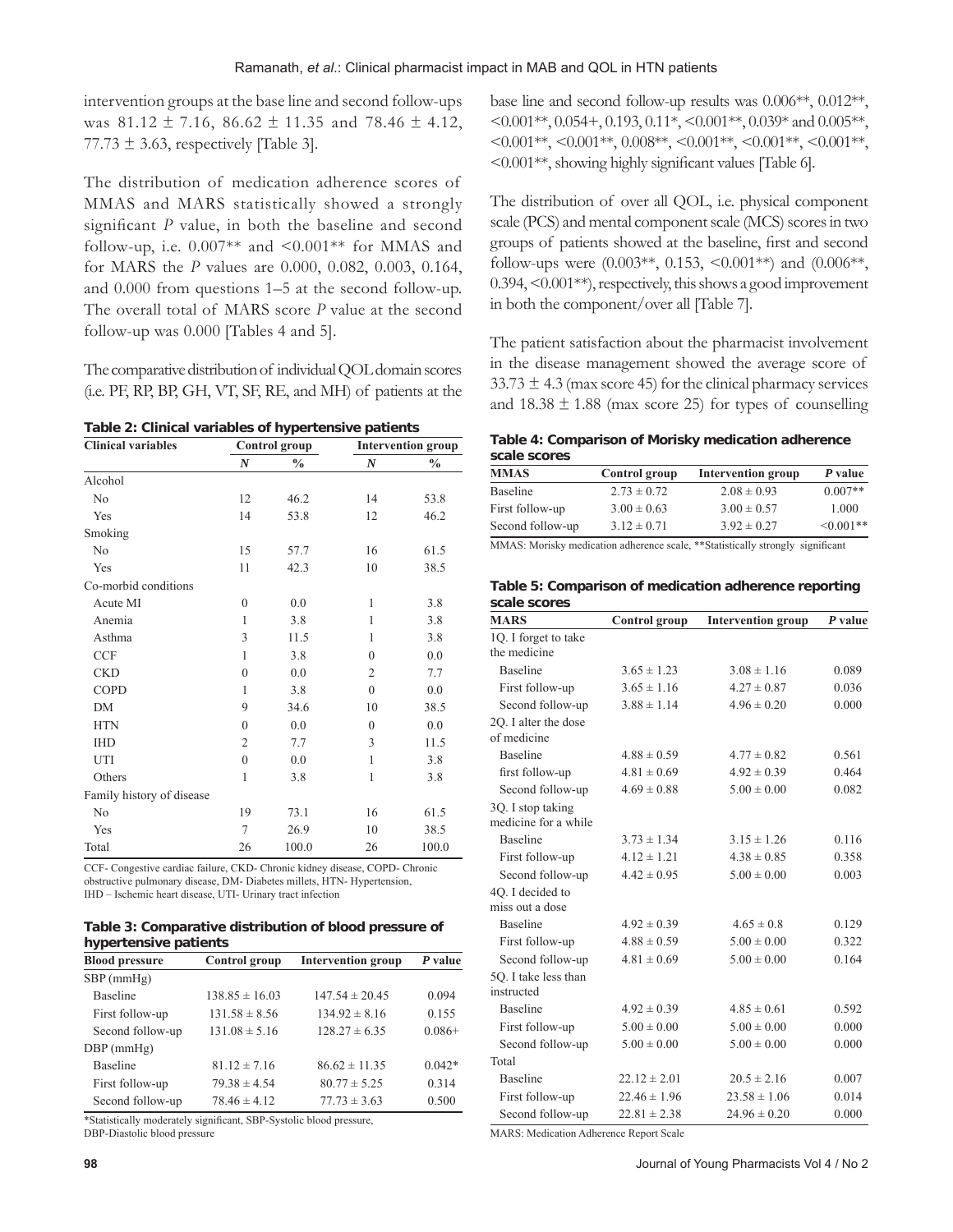| Table 6: Comparative distribution of quality of life |
|------------------------------------------------------|
| (SF-12v2 QOL) domain scores in HTN patients          |

| QOL                  | Control           | <b>Intervention</b> | P value    |
|----------------------|-------------------|---------------------|------------|
|                      | group             | group               |            |
| Physical functioning |                   |                     |            |
| <b>Baseline</b>      | $50.00 \pm 23.45$ | $27.88 \pm 31.09$   | $0.006**$  |
| First follow-up      | $54.81 \pm 28.30$ | $38.46 \pm 28.49$   | $0.043*$   |
| Second follow-up     | $53.85 \pm 29.74$ | $74.04 \pm 19.34$   | $0.005**$  |
| Role-Physical        |                   |                     |            |
| Baseline             | $47.60 \pm 12.76$ | $36.06 \pm 18.48$   | $0.012**$  |
| First follow-up      | $46.63 \pm 12.53$ | $44.71 \pm 15.48$   | 0.625      |
| Second follow-up     | $45.67 \pm 12.72$ | $71.15 \pm 15.72$   | $<0.001**$ |
| <b>Bodily Pain</b>   |                   |                     |            |
| <b>Baseline</b>      | $48.08 \pm 14.01$ | $27.88 \pm 17.79$   | $<0.001**$ |
| First follow-up      | $49.04 \pm 13.19$ | $46.15 \pm 13.59$   | 0.441      |
| Second follow-up     | $48.08 \pm 12.09$ | $69.23 \pm 10.74$   | $<0.001**$ |
| General Health       |                   |                     |            |
| <b>Baseline</b>      | $48.85 \pm 18.35$ | $36.73 \pm 25.37$   | $0.054+$   |
| First follow-up      | $53.85 \pm 17.45$ | $52.69 \pm 21.22$   | 0.831      |
| Second follow-up     | $60.19 \pm 13.15$ | $70.77 \pm 14.40$   | $0.008**$  |
| Vitality             |                   |                     |            |
| <b>Baseline</b>      | $56.73 \pm 11.31$ | $50.00 \pm 23.45$   | 0.193      |
| First follow-up      | $59.62 \pm 12.40$ | $50.96 \pm 19.34$   | $0.061+$   |
| Second follow-up     | $50.00 \pm 18.71$ | $69.23 \pm 14.68$   | $<0.001**$ |
| Social functioning   |                   |                     |            |
| <b>Baseline</b>      | $50.96 \pm 13.19$ | $38.46 \pm 20.29$   | $0.011*$   |
| First follow-up      | $51.92 \pm 15.69$ | $46.15 \pm 18.29$   | 0.228      |
| Second follow-up     | $53.85 \pm 16.87$ | $76.92 \pm 14.01$   | $<0.001**$ |
| Role-emotional       |                   |                     |            |
| Baseline             | $52.88 \pm 15.93$ | $33.65 \pm 17.60$   | $<0.001**$ |
| First follow-up      | $50.48 \pm 13.91$ | $48.08 \pm 15.29$   | 0.556      |
| Second follow-up     | $49.52 \pm 15.2$  | $72.12 \pm 15.54$   | $<0.001**$ |
| Mental health        |                   |                     |            |
| Baseline             | $52.88 \pm 14.28$ | $44.23 \pm 15.10$   | $0.039*$   |
| First follow-up      | $53.85 \pm 11.60$ | $50.00 \pm 14.14$   | 0.289      |
| Second follow-up     | $53.85 \pm 13.59$ | $69.71 \pm 11.82$   | $<0.001**$ |

QOL: Quality of Life; \*Statistically moderately significant; \*\*Statistically strongly significant; +Statistically suggestive significance

**Table 7: Comparative distribution of quality of life (SF-12v2 QOL) PCS and MCS Scores of patients**

| <b>QOL</b>                    | Control group    | <b>Intervention group</b> | P value        |
|-------------------------------|------------------|---------------------------|----------------|
| Physical component<br>summary |                  |                           |                |
| <b>Baseline</b>               | $39.17 \pm 5.97$ | $33.09 \pm 7.95$          | $0.003**$      |
| First follow-up               | $40.55 \pm 6.67$ | $37.96 \pm 6.19$          | 0.153          |
| Second follow-up              | $40.81 \pm 5.60$ | $47.43 \pm 5.29$          | $< 0.001**$    |
| Mental component<br>summary   |                  |                           |                |
| <b>Baseline</b>               | $41.39 \pm 5.58$ | $36.77 \pm 5.98$          | $0.006**$      |
| First follow-up               | $41.13 \pm 4.74$ | $39.80 \pm 6.25$          | 0.394          |
| Second follow-up              | $40.35 \pm 4.98$ | $49.19 \pm 4.08$          | $\leq 0.001**$ |

\*\*Statistically strongly significant, PCS - Physical component summary, MCS - Mental component summary

[Table 8]. The dairy cards were returned by only 29 patients (11 control and 18 intervention) at the end of the follow-up.

#### **DISCUSSION**

In this study, only 56 patients were accepted and

#### **Table 8: Patient satisfaction questionnaire about the pharmacist provided clinical pharmacy services and types of counselling**

| PSO                                                                                                                                            | <b>Hypertension</b> |
|------------------------------------------------------------------------------------------------------------------------------------------------|---------------------|
| Questions on clinical pharmacy services                                                                                                        |                     |
| Q1. How would you rate your understanding of                                                                                                   |                     |
| hypertension since your participation in this study?                                                                                           | $3.85 \pm 0.61$     |
| Q2. Were the follow-up session with the pharmacist                                                                                             | $3.35 \pm 1.09$     |
| kept on time?                                                                                                                                  |                     |
| Q3. During the appointment, was there adequate time to<br>discuss your problem with the pharmacist?                                            | $3.38 \pm 0.90$     |
| Q4. If you have questions about your HTN medicines,<br>would you trust an answer from the pharmacist?                                          | $3.85 \pm 0.61$     |
| Q5. Since your participation in this study, how would<br>you rate your understanding of your HTN medication?                                   | $4.00 \pm 0.49$     |
| Q6. Since your participation in this study, do you have<br>more or less problems when it comes to taking your<br>HTN medications?              | $3.54 \pm 0.65$     |
| Q7. How useful was the service provided by the<br>pharmacist in this study?                                                                    | $4.12 \pm 0.43$     |
| Q8. Has the advice given by the pharmacist affected<br>your life in general?                                                                   | $3.62 \pm 0.70$     |
| Q9. Do you agree that the pharmacist should continue<br>his services in the clinic to help patients with their<br>chronic disease medications? | $4.04 \pm 0.45$     |
| Total                                                                                                                                          | $33.73 \pm 4.3$     |
| Questions on types of counselling                                                                                                              |                     |
| Q10. Explanation of HTN                                                                                                                        | $4.12 \pm 0.33$     |
| $Q11$ . Explanation on the purpose of the medicine(s)                                                                                          | $3.38 \pm 0.75$     |
| $Q12$ . Advice on how best to take medicine(s)                                                                                                 | $3.08 \pm 0.56$     |
| Q13. Explanation on possible side effects                                                                                                      | $3.77 \pm 0.51$     |
| Q14. Disease/drug pills and diary card                                                                                                         | $4.04 \pm 0.45$     |
| Total                                                                                                                                          | $18.38 \pm 1.88$    |

involved/participated because maximum people had an afraidness to give the consent, location and difficulty in follow-ups and what the pharmacist can do. The consented people were participated and only four were dropped out, due to inability to come for regular follow-up, due to negligence, age factor, illiteracy, and left the place.

The results of the blood pressure (both SBP and DBP values) show a very good improvement from the base line to the second follow-up. This strongly showed that there is a clinical pharmacist influence/positive impact on patient counselling (i.e., interventions made and provided PILs).

The assessment of medication adherence scores by MMAS clearly showed that there was a good improvement in MAB of the patients both in control and intervention groups. The control group, showed little improvement because of repeated follow-ups that made them to think about life maintenance. However there was a very good improvement in intervention when compared to the control group because the intervention group patients were provided with counselling, PILS, and frequent telephone reminding makes them to strongly adapt to think about disease management.